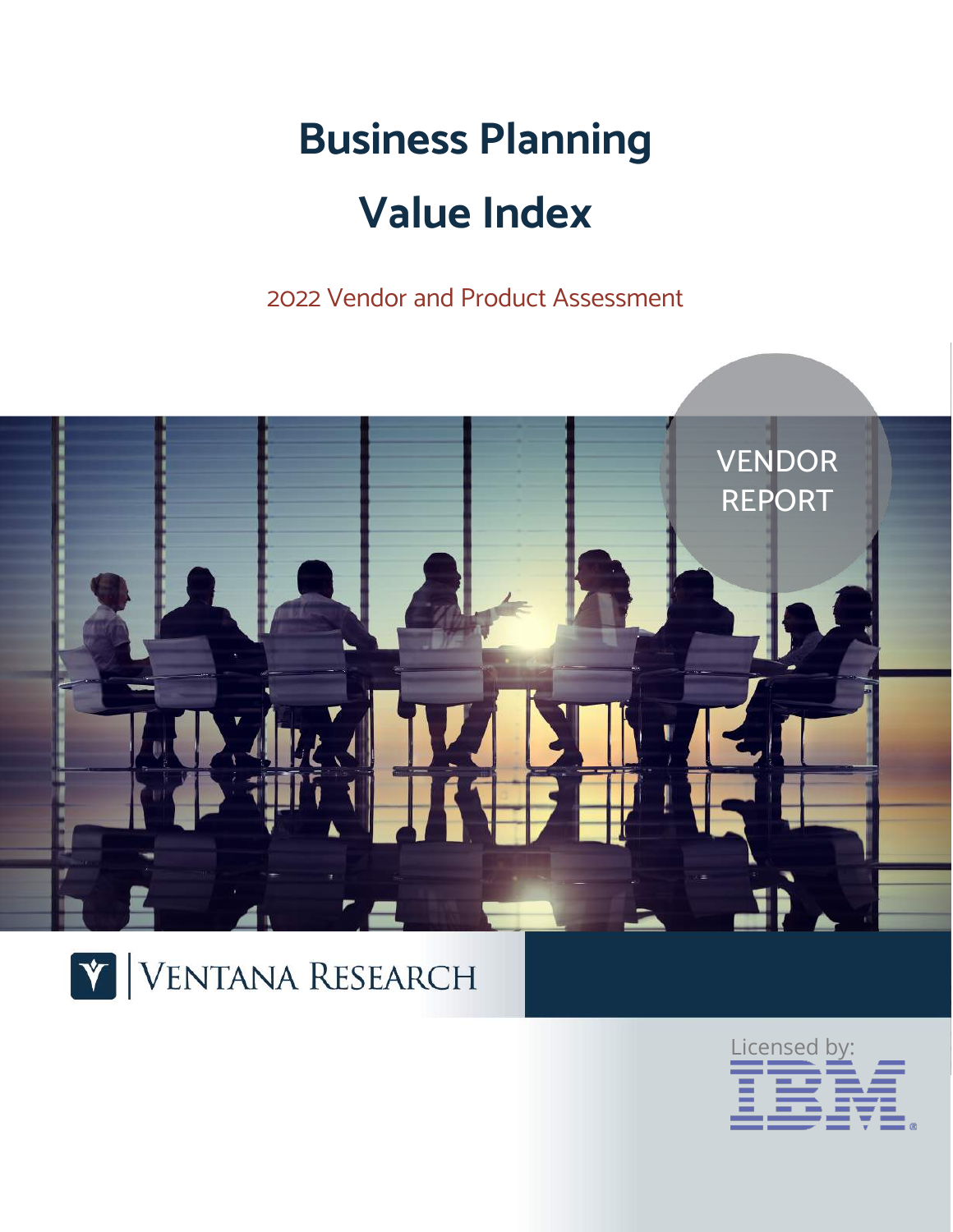#### **Bend, Oregon December 2021**

Ventana Research performed this research and analysis independently. Our goals were to determine the Value Index for Business Planning and to evaluate vendors and products in accordance with the Ventana Research methodology and blueprint. We charged no fees for this research and invited to participate all vendors that are delivering relevant applications to enable business planning. This report includes products generally available as of September 30, 2021.

Our purpose in conducting this research was to evaluate the maturity of software vendors and products and their value for enterprise use in business planning. Nothing in this report of our research is intended to imply that one vendor or product is the right choice for any particular organization. Rather, it provides a baseline of knowledge that organizations can use to evaluate vendors and products to manage and improve business planning. The evaluations are price-independent and therefore do not consider budget and other constraints that can be key factors in an organization's evaluation. Unlike IT analyst firm reports that use subjective factors to rate vendors, our findings are drawn from thorough, research-based analysis of customer assurance and product categories that best represent how an organization should evaluate its technology supplier.

The complete Value Index report with detailed analysis is available for purchase. We can provide additional insights on this Value Index and advice on its relevance to an organization through the Ventana On-Demand research and advisory service. Assessment services based on this research also are available.

We certify that Ventana Research performed the research to the best of our ability, that the analysis is a faithful representation of our knowledge of vendors and products, and that the analysis and scoring are our own.

Ventana Research

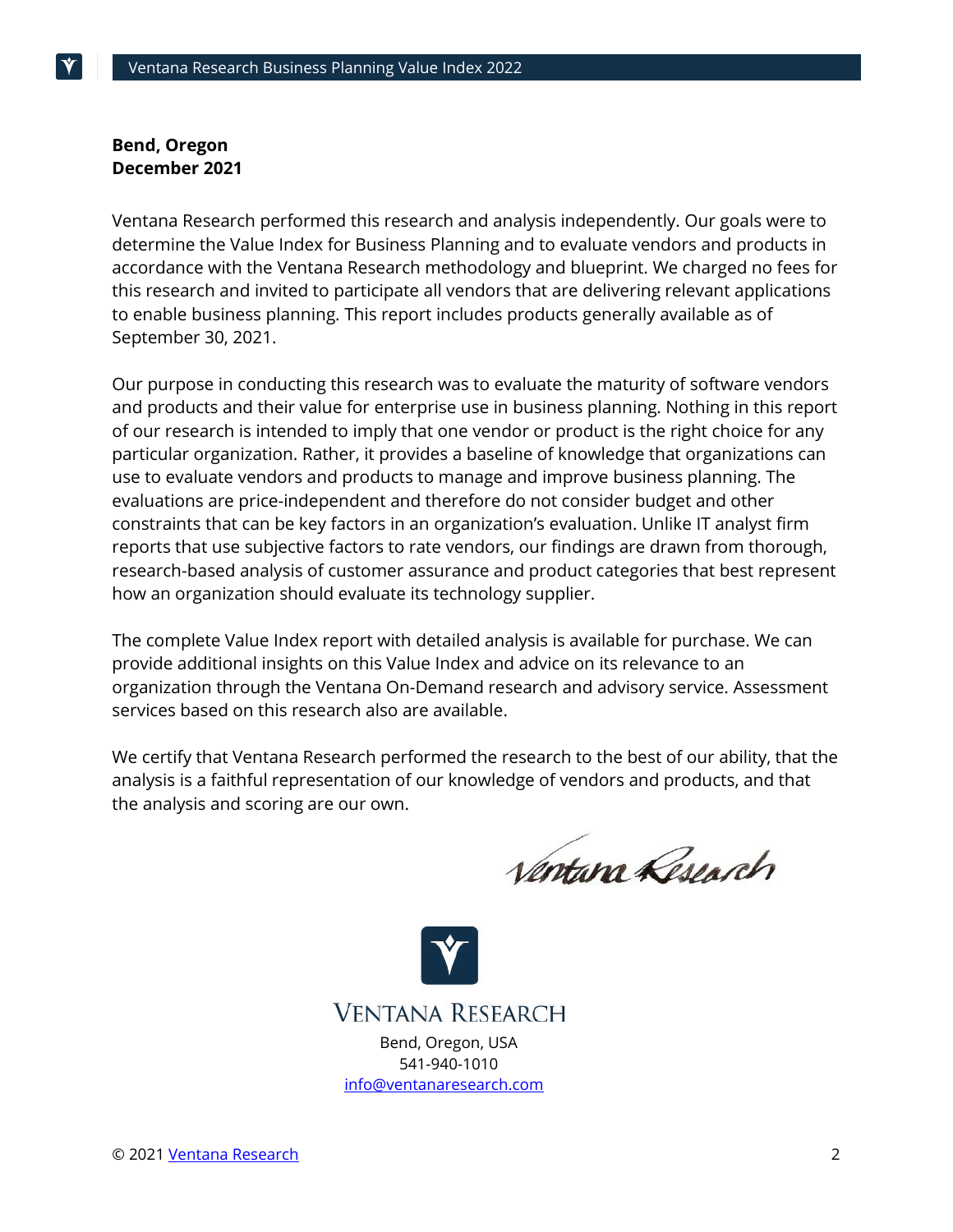## Business Planning

The purpose of business planning is not simply to create a plan — it is to make better decisions. Planning and budgeting software should make the process faster, more agile, less burdensome and more intelligent so that managers can make better decisions more consistently. Since the early 2000s, Ventana Research has advocated using a dedicated application to increase the business value of planning and budgeting. In 2008, we first articulated a new vision of using a planning software platform to improve the business value of corporate budgeting. This approach allows business units to plan the way that best serves their needs while enabling the financial planning and analysis (FP&A) group to integrate their plans to construct a unified operating plan and budget. This idea has since been widely embraced by software vendors and increasingly adopted by organizations. Our Value Index assesses the ability of specific applications to achieve this vision.

Organizations do a lot of planning — some formal, but in practice, much of it informal and almost always in business silos. People plan sales, they plan how to produce products and deliver services. They plan for the headcount they'll need and how to organize distribution and their supply chain. They also produce a budget, which is a financial plan. When business managers are asked to prepare a budget, they first create a business plan (often informally) and then translate that into financial terms.

Although planning and budgeting are similar and connected, they have different aims. Budgeting sets limits while planning seeks opportunities. Planning is about determining the best path to success while budgeting imposes financial controls to prevent an organization from failing. Not failing is not the same as succeeding. Planning is about the things that departments do and the things they need to do them. Budgeting summarizes the monetary consequences of a plan in income statements, pro-forma balance sheets and cash flow projections. Successful organizations understand that planning for success while respecting financial objectives and constraints is more productive and strategic than just budgeting. Planning software enables organizations to do both faster and more effectively than using stand-alone spreadsheets, which still remains the most popular software for planning and budgeting.

The enduring popularity of stand-alone spreadsheets is understandable and many organizations are in a planning rut, the result of inertia, the power of vested interests and the perceived risk of change. Although the annual budget provokes grumbling, there is little impetus for change, especially from the top. For those in FP&A who manage the budgeting process, it is easy to lose sight of an objective when a job is wrapped up in a complex business process, especially if the individual in charge of that job is spending a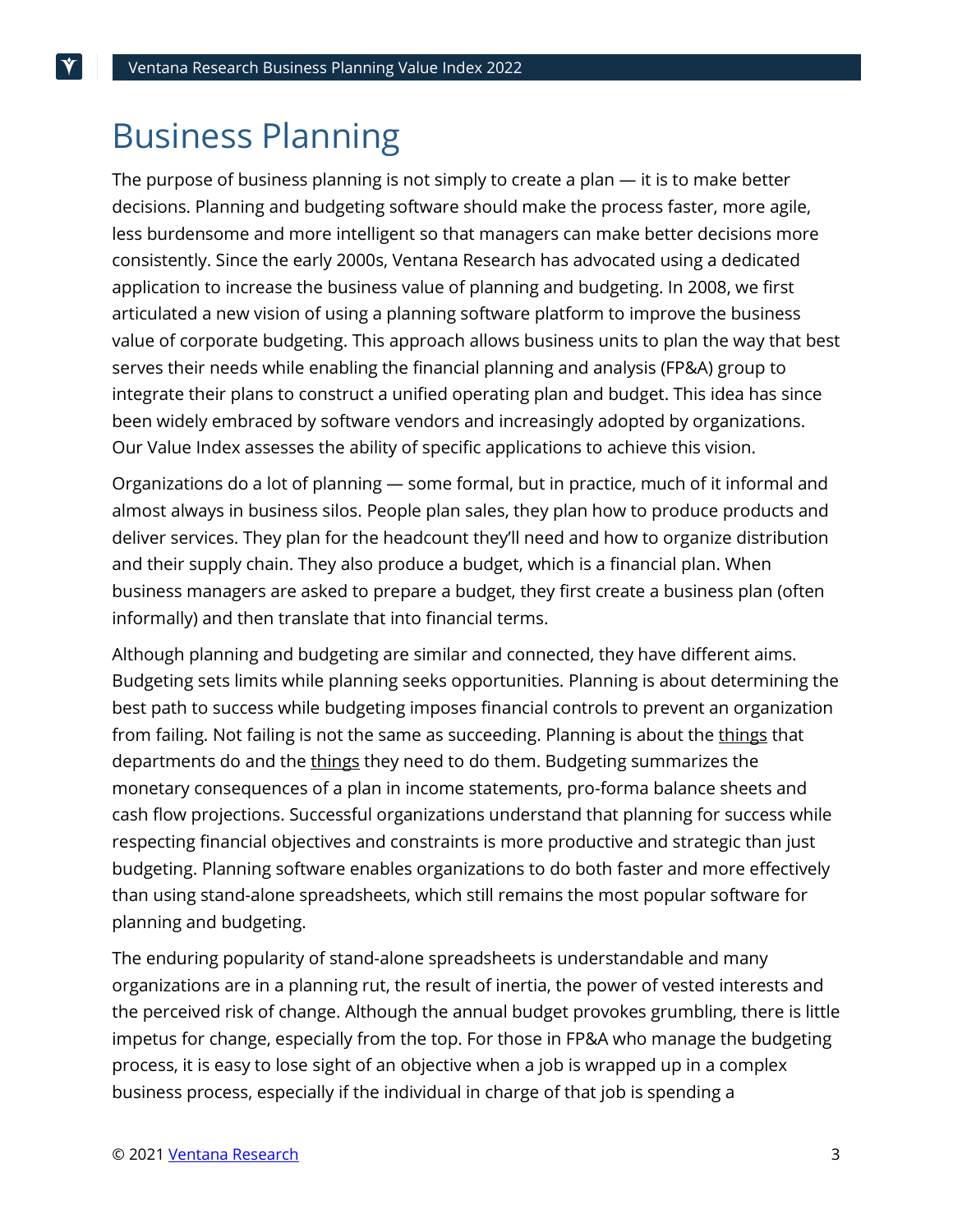considerable amount of time handling its mechanics and dealing with the inefficiencies of stand-alone spreadsheets. Technology allows organizations to streamline and redefine the process so that those doing the planning and budgeting can concentrate on its essential purpose.

Planning should be a structured dialog between executives and managers about objectives and the resources and tactics that people need to achieve them, not just a financial plan. Dialog is considered "structured" when it is grounded in measurable objectives rather than vague goals. For example, "Our objective is to grow sales by 8%," not "We plan to increase sales."

In practice, planning is an inconsistent, fragmented and siloed process. Mostly, this stems from using legacy technologies. Stand-alone spreadsheet-based planning reinforces silos because they compartmentalize plans. Each department plans their part of the business differently because they have different needs. Creating an integrated or connected business plan with spreadsheets is difficult because, while spreadsheets can handle the financial aspects of planning an organization, they are not good at simultaneously handling monetary elements and "things" like headcount, hours, or supplies or materials needed to fulfill sales orders or contracts.

**Technology is essential to making planning and budgeting more strategic, more productive, and more consequential to an organization's success.**

For years, people have been talking about finance transformation — that is, the remaking of the finance department into an organization that functions as a strategic asset to the corporation. Such a department is strategic because it provides greater visibility and insight into how the company and each of its business units is performing and how to optimize that performance going forward. Its focus is on what happens next and not merely on what just happened. It does not only explain past results but uses that context to provide insight into choices among nextstep options and their ramifications. A strategic finance organization has the capability to provide data-driven advice to executives. Building technology competence does not just benefit planning and

budgeting — it raises the performance of every facet of the department.

Technology is essential to making planning and budgeting more strategic, more productive, and more consequential to an organization's success. Planning software increases the business value of planning and budgeting because it serves the needs of the senior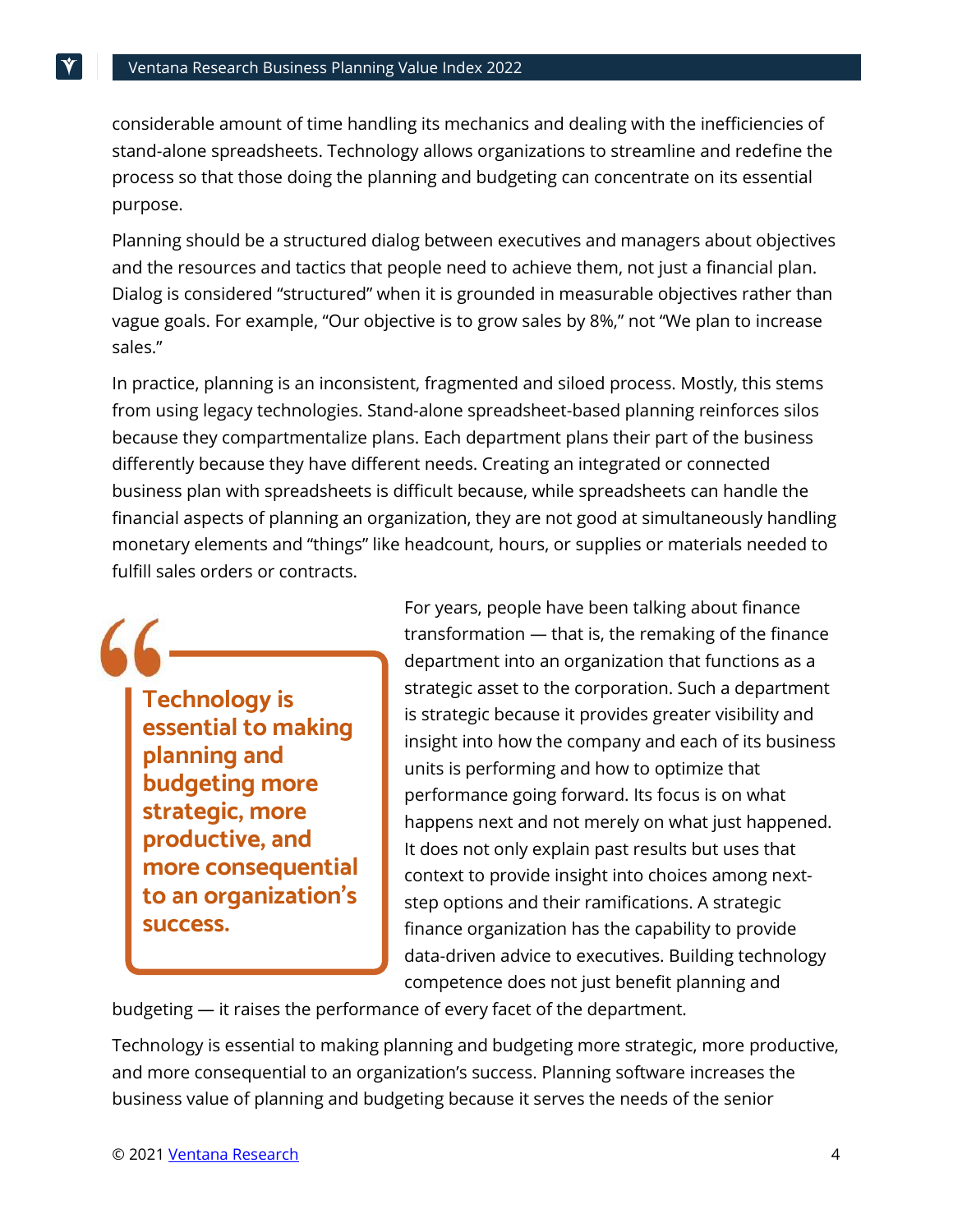leadership team, business managers and the office of finance, thereby increasing an organization's agility.

This report evaluates the following vendors that offer planning and budgeting software as we define it: Anaplan, Board International, IBM, Infor, insightsoftware, OneStream Software, Oracle, Planful (formerly Host Analytics), Prophix, SAP, Unit4, Vena Solutions, Wolters Kluwer and Workday.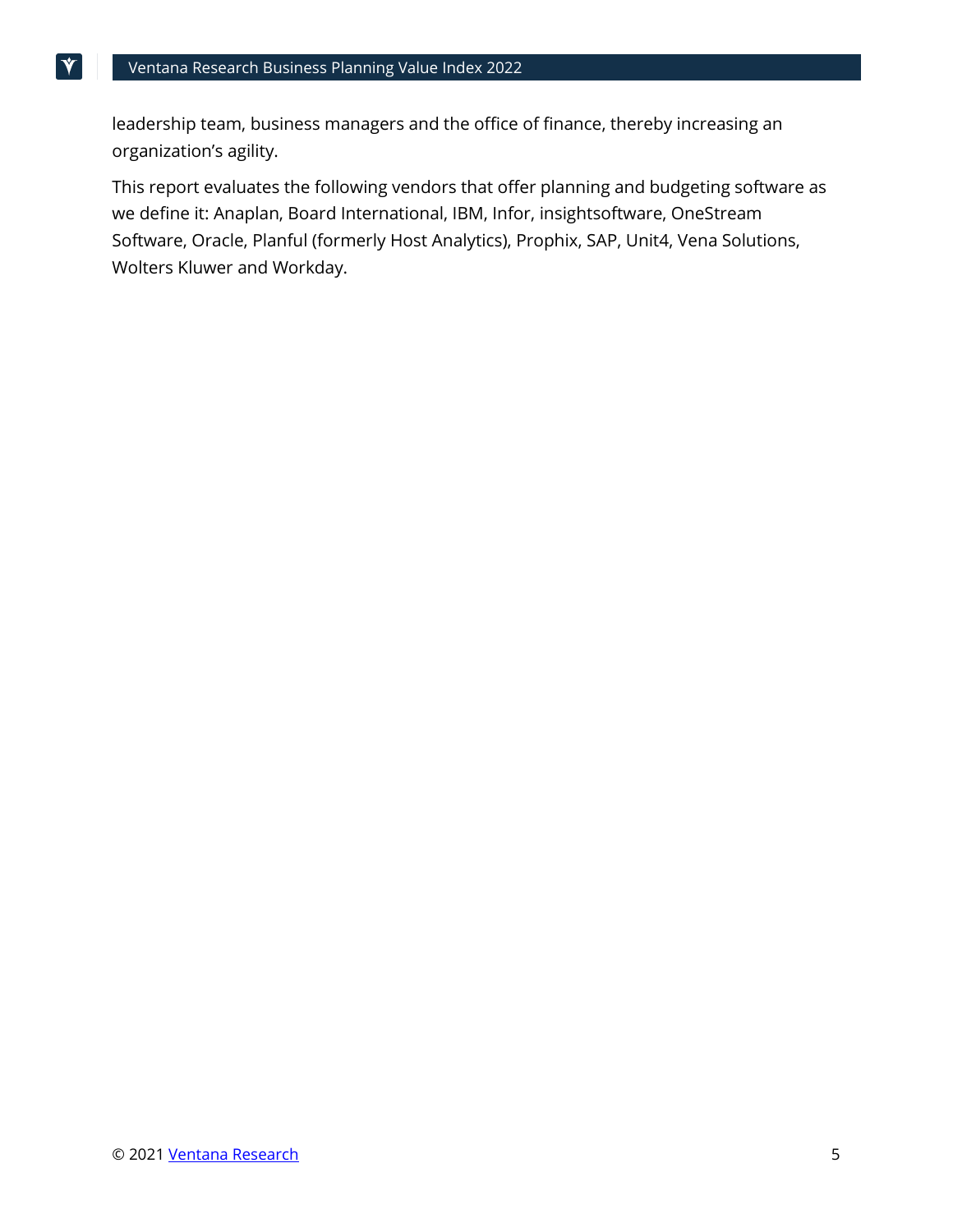## Value Index Overview

For almost two decades, Ventana Research has conducted market research related to business planning with the objective of increasing its strategic value to organizations. This report on the Business Planning Value Index is the distillation of a year of market and product research efforts by Ventana Research. It is an assessment of how well vendors' offerings will address buyers' requirements for business planning software. The index is structured to replicate an RFI/RFP process by incorporating all criteria needed to evaluate, select, utilize and maintain technology, and maintain relationships with vendors.

**Ventana Research has designed the Value Index to provide a balanced perspective of vendors and products that is rooted in an understanding of business drivers and needs.**

In this Value Index, Ventana Research evaluates the software in seven key categories that are weighted to reflect buyers' needs based on our expertise and research. Five are product-experience related: Usability, Manageability, Reliability, Capability and Adaptability. In addition, we consider two customerexperience categories: Vendor Validation, and Total Cost of Ownership and Return on Investment (TCO/ROI). To assess functionality, one of the components of Capability, we applied the Ventana Research Value Index methodology and blueprint, which links the personas and processes for business planning to an organization's requirements.

Unlike many IT analyst firms that rank vendors from an IT-only perspective or consider futures or vision

over what is available in the products today, Ventana Research has designed the Value Index to provide a balanced perspective of vendors and products that is rooted in an understanding of business drivers and needs. This approach not only reduces cost and time but also minimizes the risk of making a decision that is bad for the business. Using the Value Index will enable your organization to achieve the levels of efficiency and effectiveness needed to use business planning software.

We use our research-based analytics and methodology to generate the Value Index ratings. We then build them into a set of indicators that we present in both analytic and graphic form, each depicting the value of a specific vendor's offering in terms of what it can deliver relevant to your business planning needs.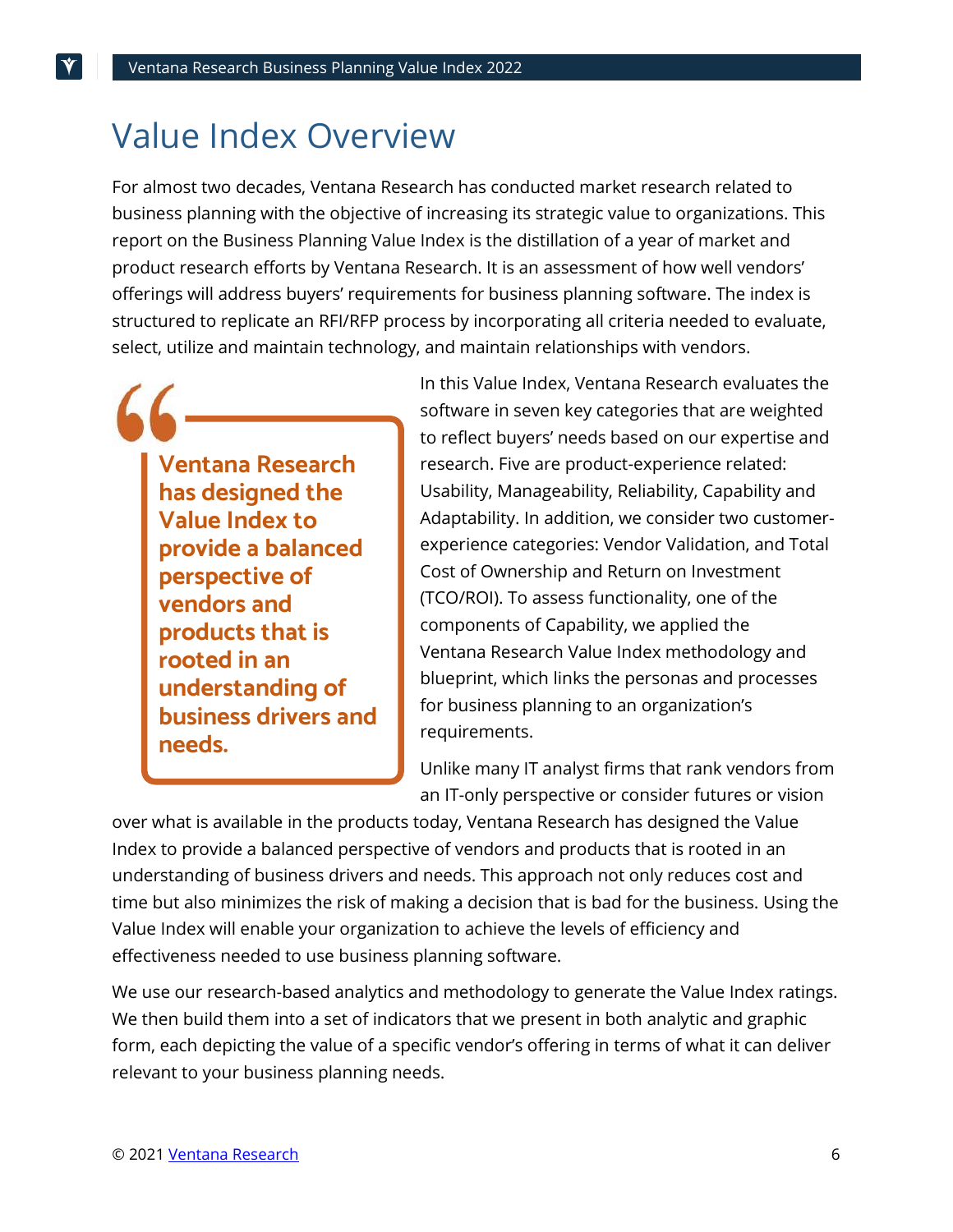The Value Index is not an abstraction; we use a carefully crafted best practices-based methodology to represent how organizations assess vendors and products. We have designed the Value Index to ensure that it provides objective research and guidance to organizations looking to assess and evaluate their applications for business and IT needs.

**The Value Index is not an abstraction; we use a carefully crafted best practices-based methodology to represent how organizations assess vendors and products.**

The structure of the Value Index reflects our understanding that the effective evaluation of vendors and products involves far more than just examining product features, potential revenue or customers generated from marketing and sales. We believe it is important to take this comprehensive research-based approach, since making the wrong choice when selecting business planning technology can raise the total cost of ownership, lower the return on investment and hamper an organization's ability to reach its performance potential. In addition, this approach can reduce the project's development and deployment time and eliminate the risk of relying on a short list of vendors that does not represent a best fit for your organization.

To ensure the accuracy of the information we collected, we asked participating vendors to provide product and company information across the seven categories that taken together reflect the concerns of a well-crafted RFP. Ventana Research then validated the information, first independently through our database of product information and extensive web-based research, and then in consultation with the vendors. Most selected vendors also participated in one-on-one consultative sessions, after which we requested them to provide additional documentation to support any new input.

Ventana Research believes that an objective review of specific vendors and products is critical to the establishment of business planning software and applications. An organization's review should include a thorough analysis of both what is possible and what is relevant. One caveat must be noted: Our assessments are price-independent because of the broad and complex set of factors that affect these calculations. However, cost considerations are a primary factor for all organizations in their vendor selection.

The business planning software category is well established, but Ventana Research expects the category to evolve significantly over the next five years. As they are not verifiable, we do not include future plans in this assessment. We advise buyers to pay close attention to vendors' development roadmap and their proven ability to incorporate advances on time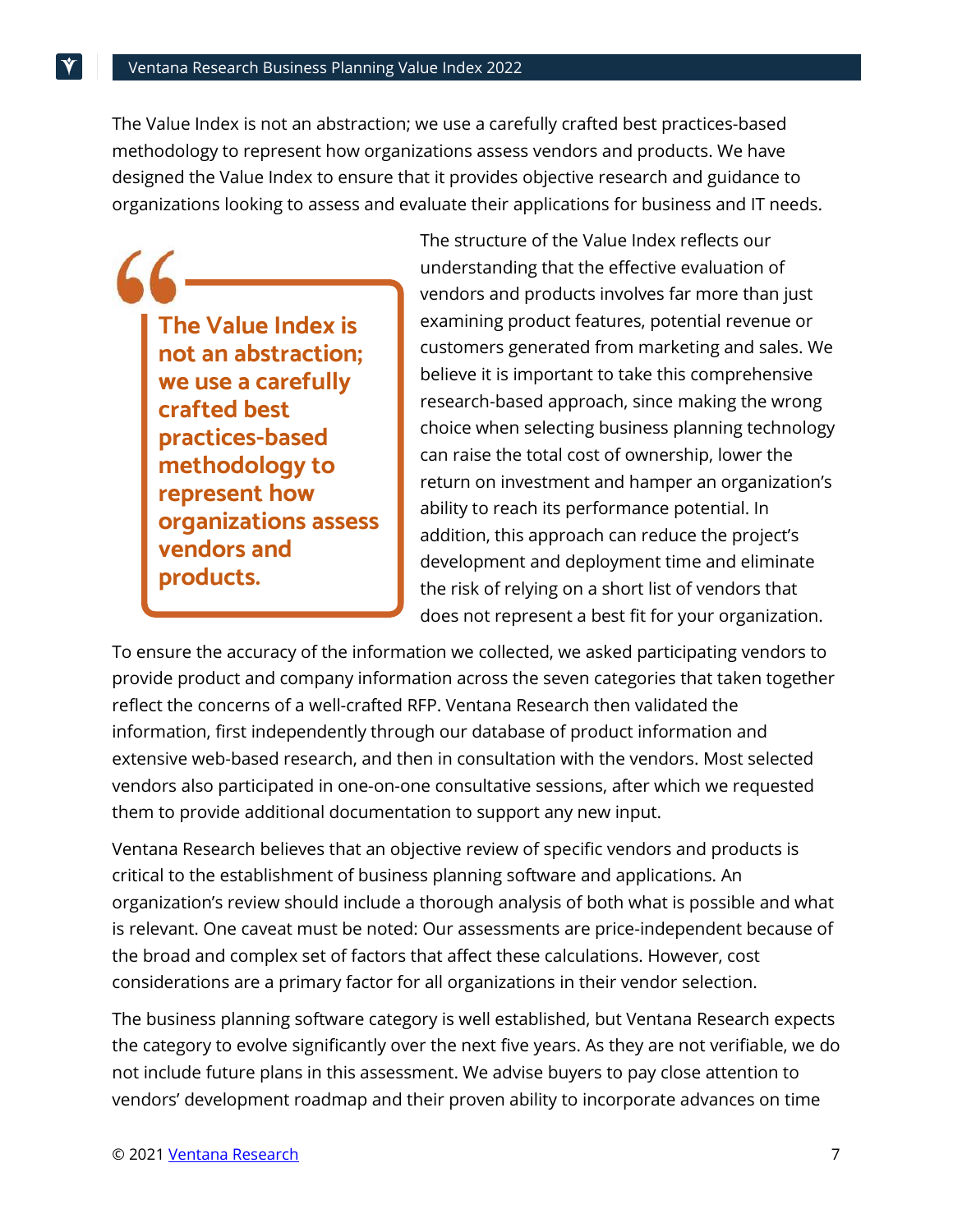and in scope. For example, AI-driven improvements are being introduced that can enhance the user-experience and facilitate rapid operational and financial planning cycles. Buyers should assess the vendor's ability to deliver these sorts of advances in the context of importance to their organization's process. The future architecture and capabilities of the vendor's data platform also should be investigated. As organizations increasingly utilize operational data in forecasting, planning and budgeting, the data platforms used by the application must demonstrate the ability to scale while providing easy use by business planners.

We urge organizations to do a thorough job of evaluating business planning systems and tools and offer this Value Index as both the results of our in-depth analysis of these vendors and as an evaluation methodology.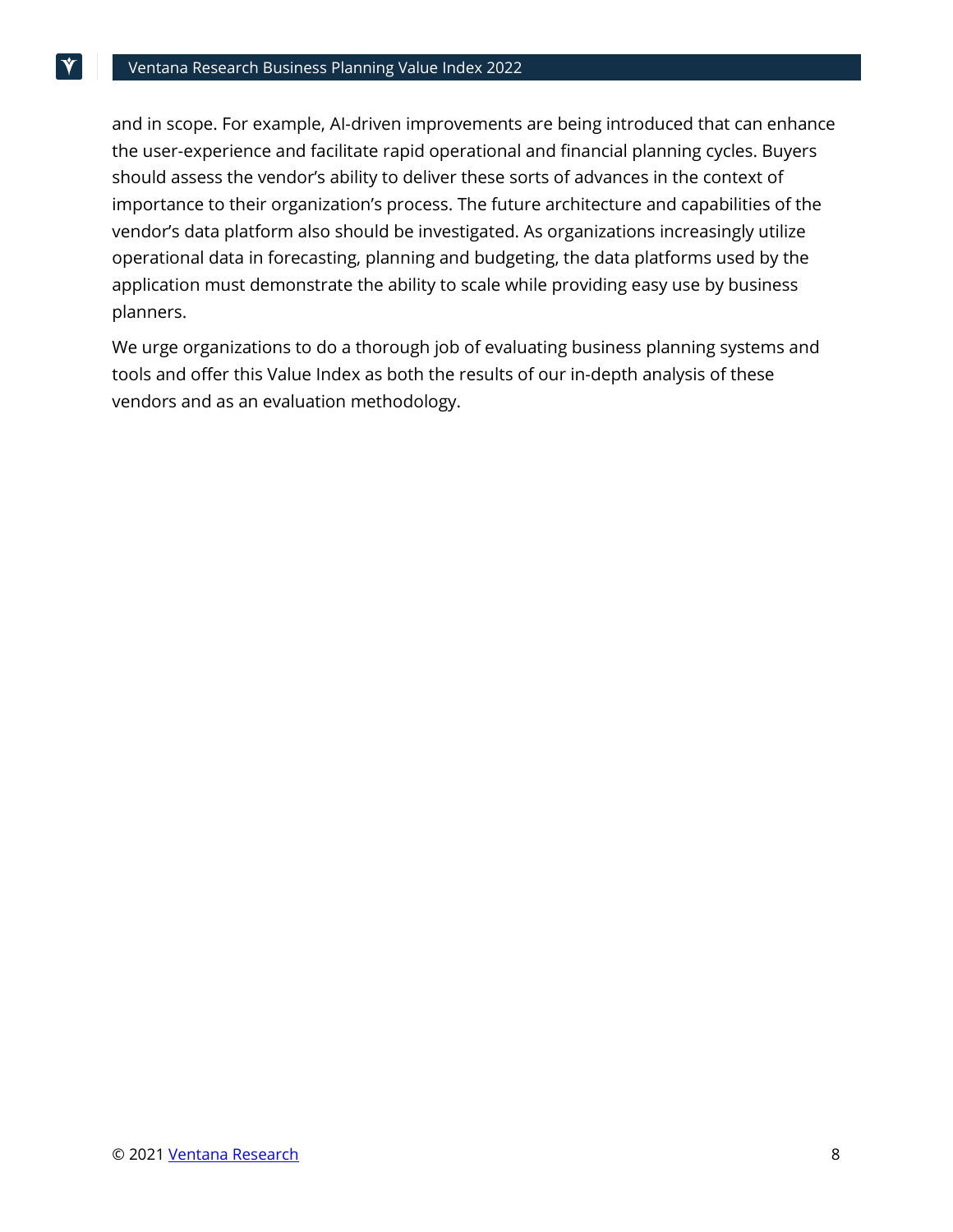# How To Use This Value Index

### **Evaluating Vendors: The Process**

In our view, business improvement efforts should be based on best practices that research indicates deliver value quickly. Our Value Index evaluates business planning systems and tools in accordance with that belief.

We advocate using the Value Index as part of a structured approach that begins by incorporating these steps into a program document that will both summarize and detail your initiative or project. Then consult the Value Index to ensure you make choices that will yield the results you want.

The steps listed below provide a framework for a technology-driven business improvement project.

1. Define the business case and goals.

Develop the business case for investment. Define the mission of the business project: What is the purpose, why is it important, what outcome do you want to achieve and how will you measure the project's success? The goals should be grounded in your organization's strategy and plans and should make clear the expected outcomes.

2. Specify the project's business requirements.

What must be done to achieve these goals? Defining the business requirements helps identify what specific capabilities are required with respect to people, processes, information and technology.

3. Assess the required roles and responsibilities.

Identify the individuals required for the project at every level of the organization from executives to front line workers, and determine what each will contribute.

4. Outline the project's critical path.

What needs to be done, in what order and who will do it? This outline should make clear the prior dependencies at each step of the project plan.

5. Develop the technology approach.

Determine the technology approach that most closely aligns to your organization's requirements. Then develop a comprehensive list of potential vendors and products that best fit your needs.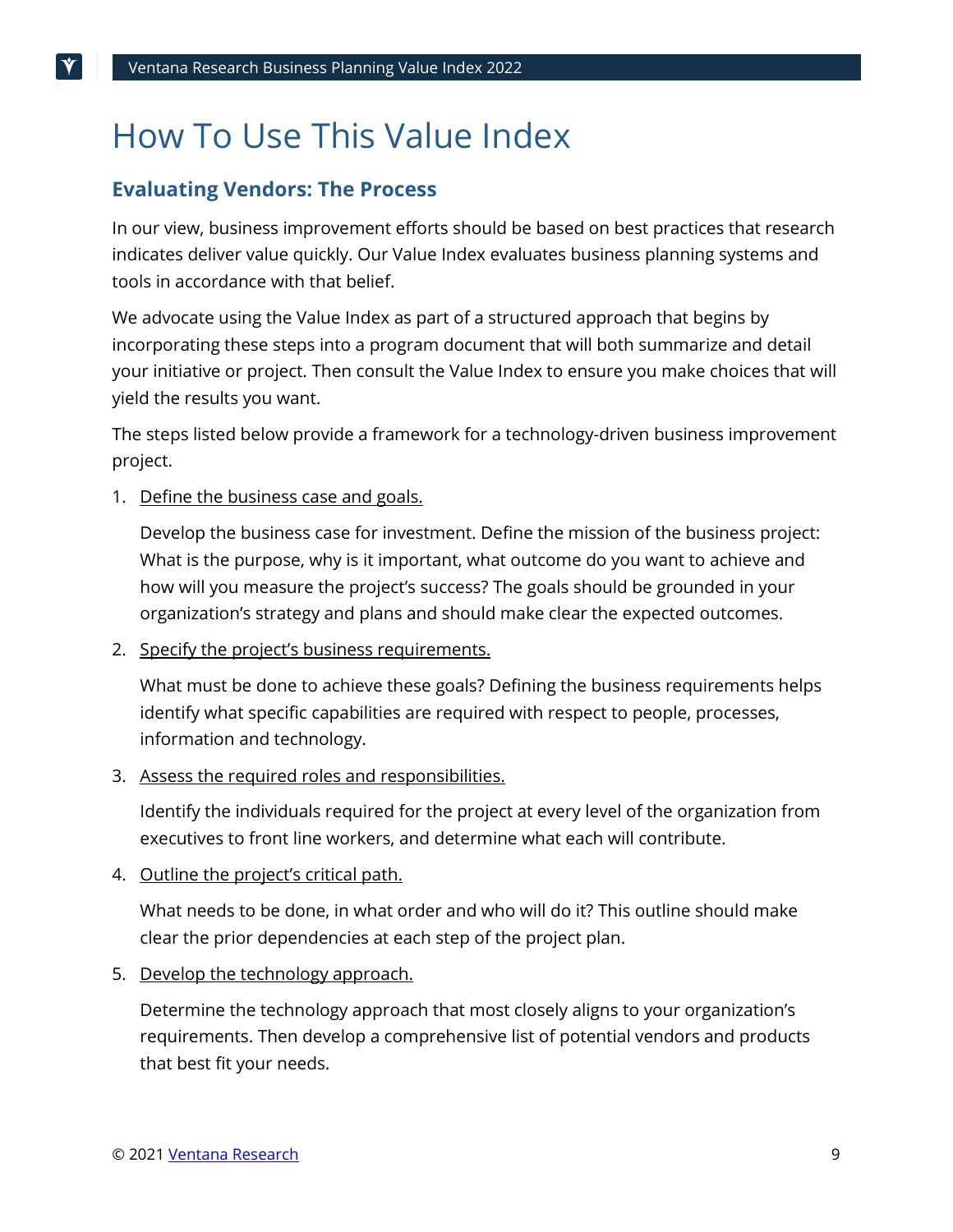#### 6. Establish technology evaluation criteria.

Define the business and technology criteria that you will use to evaluate vendors. We recommend using the criteria we have developed based on our Benchmark Research and use to build the Value Index: Usability, Manageability, Reliability, Capability, Adaptability, Validation, and TCO and ROI. This step will provide the tools necessary to move from a long list to a short list of vendors and products that you will then evaluate for final selection.

#### 7. Evaluate and select the technology properly.

Weight the seven categories of technology evaluation criteria to reflect the organization's priorities. Then evaluate the short list of vendors and products based on your business case, requirements and the technology evaluation criteria for your project.

#### 8. Establish the business initiative team to start the project.

Identify who will lead the project and the members of the team needed to plan and execute it. Have them begin by establishing a timeline and allocating resources.

In addition to evaluating existing suppliers, the Value Index can be used to provide evaluation criteria for new projects. Applying our research can shorten the cycle time when creating an RFP.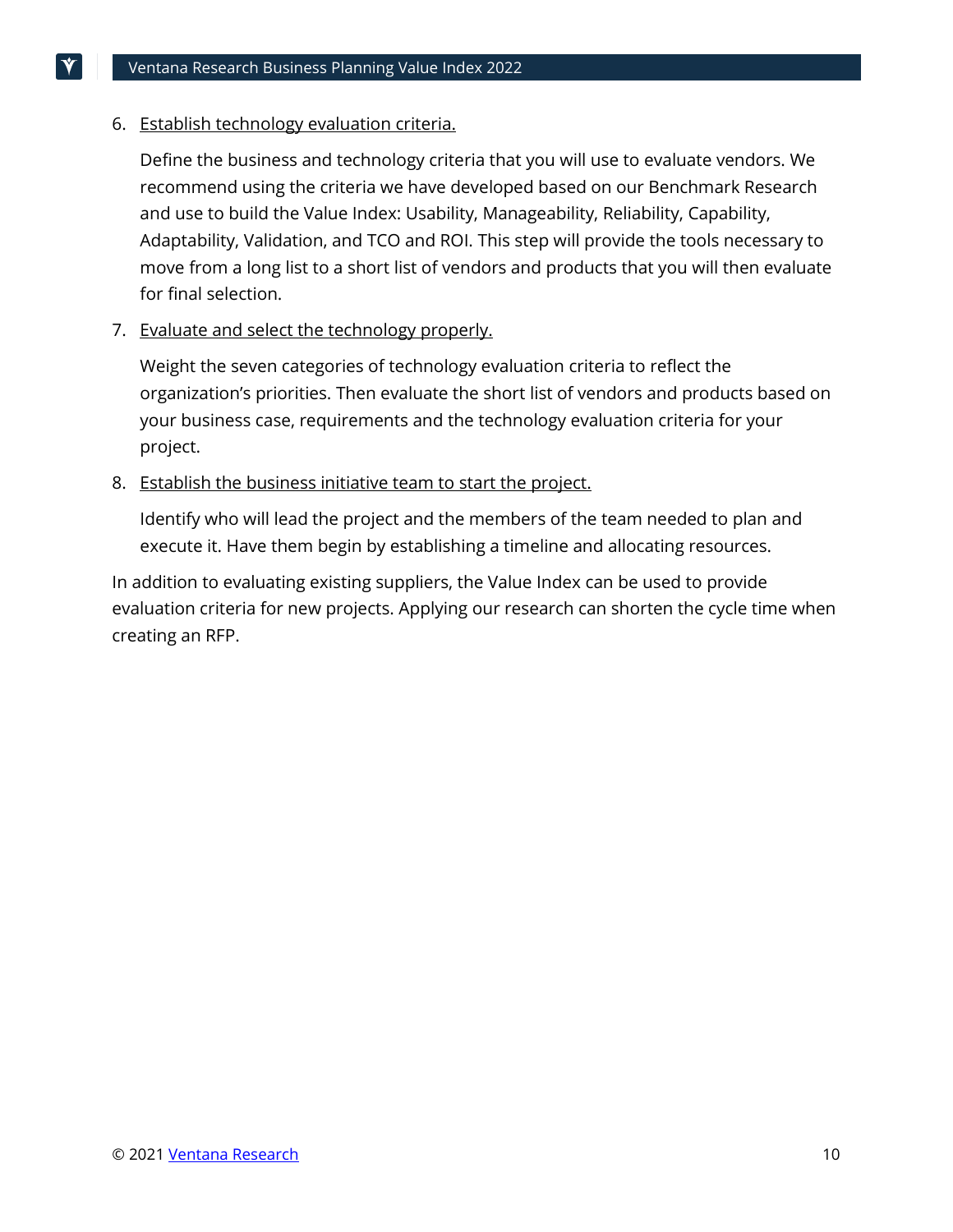### **Products Evaluated**

| <b>Vendor</b>                        | <b>Product Names</b>                                                 | <b>Version</b>                      | <b>Release</b><br><b>Month</b> | <b>Release</b><br><b>Year</b> |
|--------------------------------------|----------------------------------------------------------------------|-------------------------------------|--------------------------------|-------------------------------|
| Anaplan                              | The Anaplan Platform                                                 |                                     | September                      | 2021                          |
| <b>Board</b><br><b>International</b> | Board                                                                | <b>Board 2021</b><br>Summer Release | September                      | 2021                          |
| <b>IBM</b>                           | <b>IBM Planning Analytics</b><br>with Watson                         | 2.x                                 | September                      | 2021                          |
| <b>Infor</b>                         | Infor Dynamic<br><b>Enterprise Performance</b><br>Management (d/EPM) | Cloud                               | September                      | 2021                          |
| insightsoftware                      | Longview Plan                                                        |                                     | September                      | 2021                          |
| <b>OneStream</b><br><b>Software</b>  | OneStream                                                            | 6.6                                 | September                      | 2021                          |
| <b>Oracle</b>                        | <b>Oracle Fusion Cloud</b><br><b>EPM</b>                             | 21.09                               | September                      | 2021                          |
| Planful                              | <b>Continuous Planning</b><br>platform                               |                                     | September                      | 2021                          |
| <b>Prophix</b>                       | Prophix                                                              | Summer 2021                         | August                         | 2021                          |
| <b>SAP</b>                           | <b>SAP Analytics Cloud</b>                                           | Q3 Release                          | September                      | 2021                          |
| Unit4                                | Unit4 FP&A                                                           | 31.3                                | September                      | 2021                          |
| <b>Vena Solutions</b>                | Vena                                                                 | Summer 2021                         | August                         | 2021                          |
| <b>Wolters Kluwer</b>                | <b>CCH Tagetik</b>                                                   | 5.3 SP 17                           | August                         | 2021                          |
| <b>Workday</b>                       | Workday Adaptive<br>Planning                                         | 2021 R2                             | September                      | 2021                          |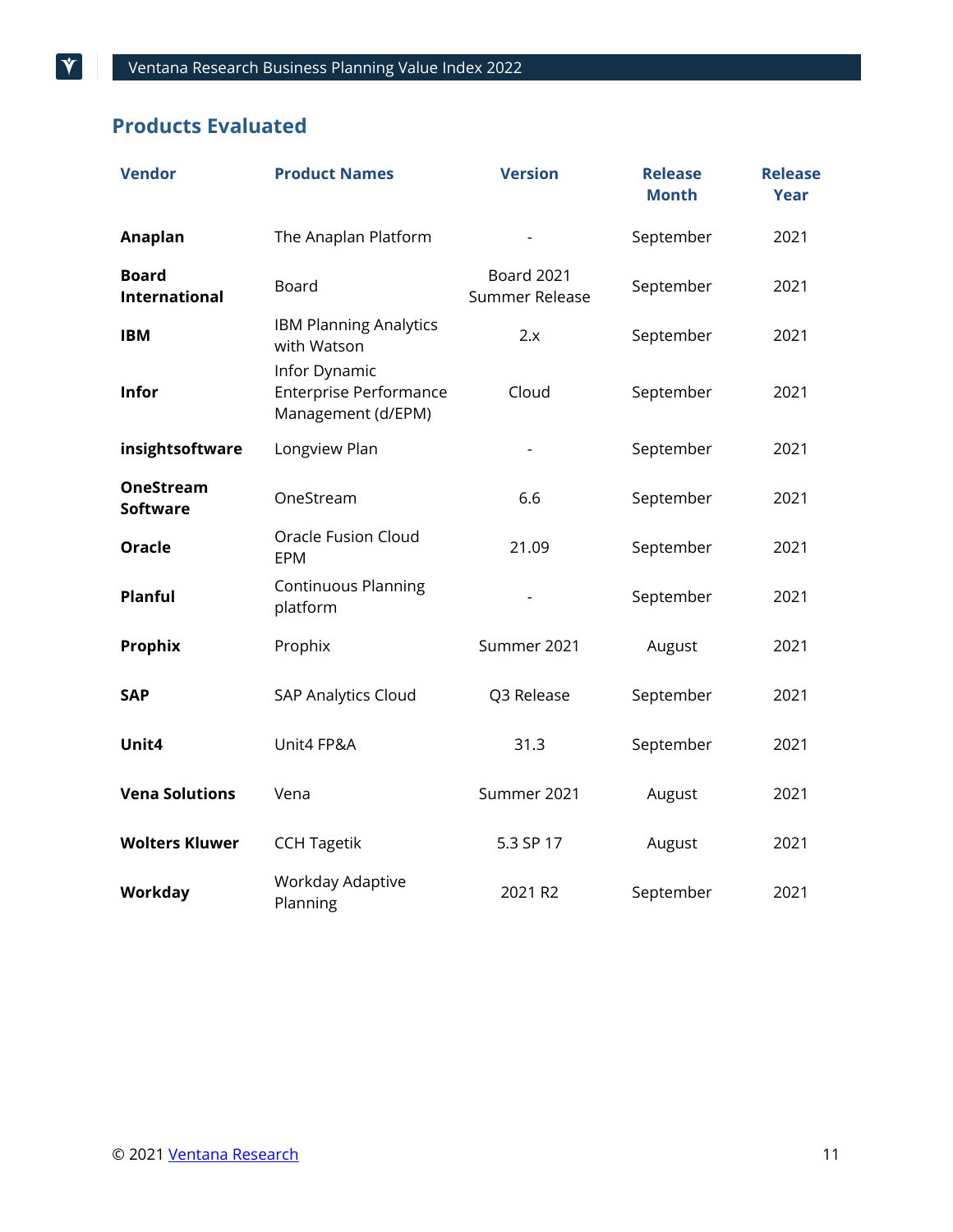### The Findings

All of the products we evaluated are feature-rich, but not all the capabilities they offer are equally valuable to users or support everything needed across the entire lifecycle of use. Paradoxically, the existence of too many features and capabilities may be a negative factor for an organization if it introduces unnecessary costs and complexity. That noted, many organizations will decide that a larger number of functions is a plus, especially if some of them match your organization's established practices or better support a new initiative that is driving the purchase of new software.

Considerations beyond features and functions or vendor assessments may turn out to be a deciding factor. For example, an organization may face budget constraints such that the TCO evaluation can tip the balance to one vendor or another. This is where the Value Index methodology and the appropriate category weighting can be applied to determine the best fit of vendors and products to your specific needs.

#### **Overall Scoring of Vendors Across Categories**

The Value Index for Business Planning in 2021 demonstrates the maturity of the business planning software category. The top finishers are tightly clustered and even those at the

bottom of the list have well-developed capabilities far beyond what was available a decade ago. The Index has IBM first on the list with SAP in second place and Oracle in third. Companies that place in the top three in any category earn the designation Value Index Leader, and eight of the vendors evaluated qualify in this respect. Although it finished in second place overall, SAP ranked as a Value Index Leader in five of the seven categories; Oracle in four; IBM and Anaplan in three; Board International and OneStream in two; and Vena Solutions and Workday in one.

The overall representation of the Value Index below places the rating of the product experience and customer experience on the X and Y axes

| <b>Vendors</b>             |                | <b>Performance</b> |
|----------------------------|----------------|--------------------|
| <b>IBM</b>                 | 1              | 94.3%              |
| SAP                        | $\mathfrak{D}$ | 94.1%              |
| Oracle                     | 3              | 93.3%              |
| <b>Board International</b> | 4              | 92.7%              |
| Anaplan                    | 5              | 92.3%              |
| OneStream Software         | 6              | 91.1%              |
| <b>Wolters Kluwer</b>      | 7              | 89.7%              |
| Workday                    | 8              | 89.3%              |
| Vena Solutions             | 9              | 87.9%              |
| insightsoftware            | 10             | 87.8%              |
| Prophix                    | 11             | 87.5%              |
| Planful                    | 12             | 86.9%              |
| Unit4                      | 13             | 84.4%              |
| Infor                      | 14             | 83.9%              |

respectively to provide a visual representation and classification of the vendors. Those vendors whose Product Experience have a higher weighted performance to the axis in aggregate of the five product categories place farther to the right, while the performance and weighting for the two Customer Experience categories determines their placement on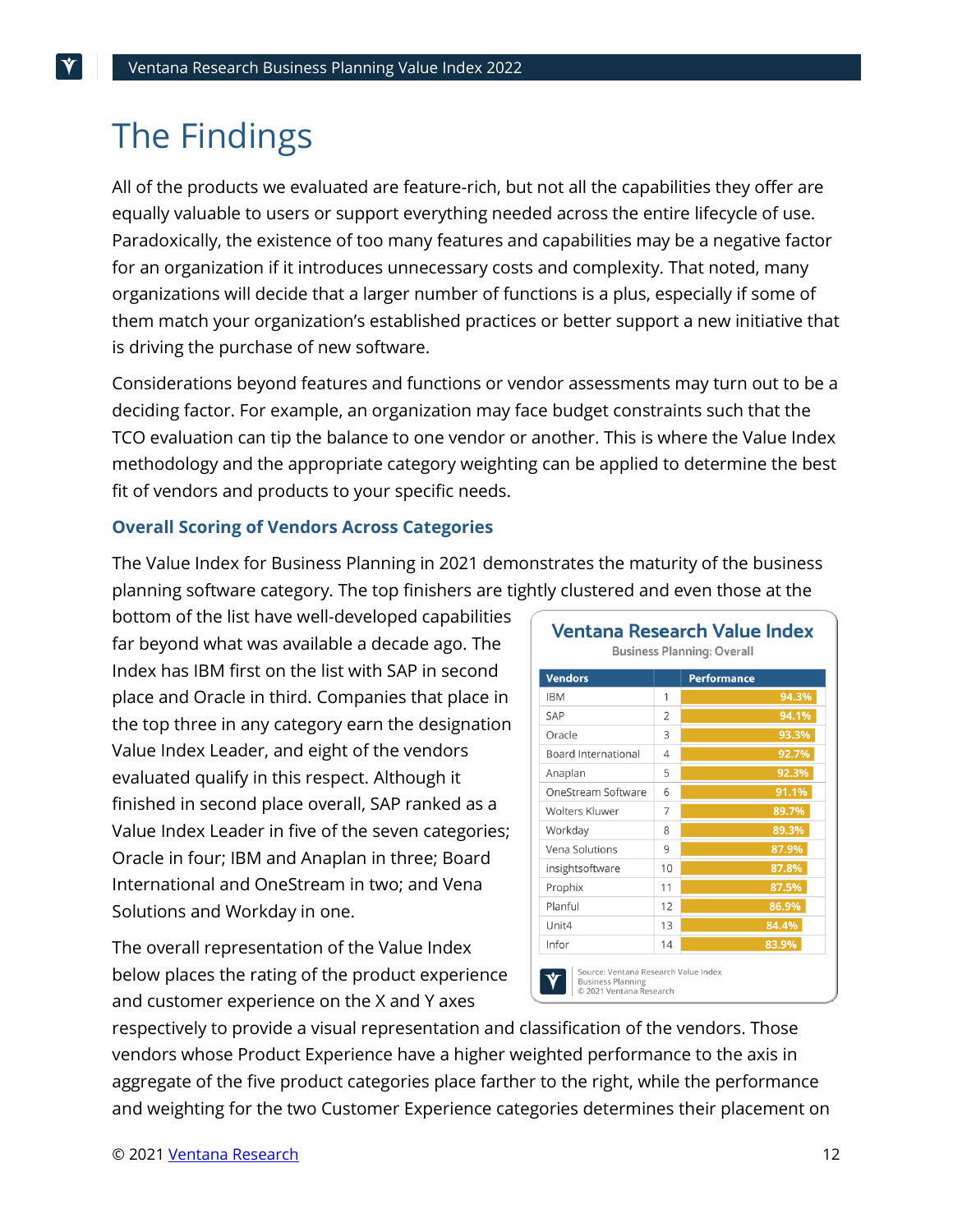the vertical axis. In short, vendors that place closer to the upper-right on this chart performed higher than those closer to the lower-left.

The results from our research have placed vendors into one of four overall categories: Assurance, Exemplary, Merit or Innovative. The vendors that did well in both Product and Customer Experience were placed as Exemplary. Those vendors that perform quite well in Customer Experience but did not perform as well in Product Experience, such as Wolters Kluwer and Workday, are those providing Assurance. The opposite is for those vendors with good performance in Product Experience but did not perform as well in Customer Experience, in this case Oracle and Infor, are classified as Innovative. This representation of the Value Index helps organizations better classify vendors to how they could use them in the organization.



**Exemplary**: The categorization and placement of vendors in Exemplary (upper right) represent those that performed the best in meeting the overall Product and Customer Experience requirements. The vendors awarded Exemplary are: Anaplan, Board, IBM, OneStream and SAP.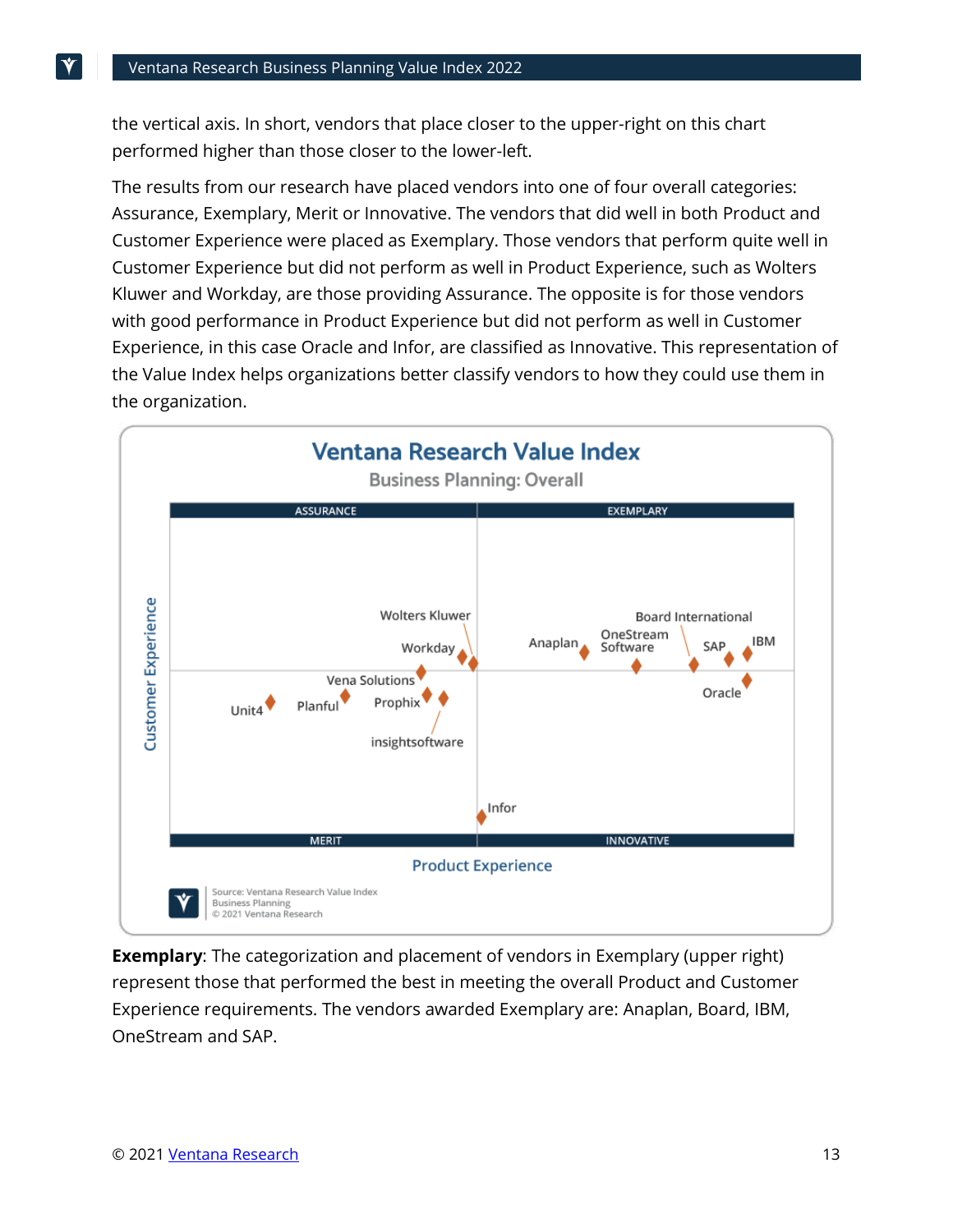**Innovative**: The categorization and placement of vendors in Innovative (lower right) represent those that performed the best in meeting the overall Product Experience requirements, but fell short of achieving the highest level of Customer Experience. The vendors awarded Innovative are: Infor and Oracle.

**Assurance**: The categorization and placement of vendors in Assurance (upper left) represent those that performed the best in meeting the overall Customer Experience requirements, but fell short of achieving the highest level of Product Experience. The vendors awarded Assurance are: Wolters Kluwer and Workday.

**Merit**: The categorization for vendors in Merit (lower left) represent those that did not exceed the median of performance in Customer or Product Experience or surpass the threshold for the other three categories. The vendors awarded Merit are: insightsoftware, Planful, Prophix, Unit4 and Vena.

We warn that close vendor placement should not be taken to imply that the packages evaluated are functionally identical or equally well suited for use by every organization or for a specific process. Although there is a high degree of commonality in how organizations handle business planning, there are many idiosyncrasies and differences in how they do these functions that can make one vendor's offering a better fit than another's for a particular organization's needs. Moreover, the evaluations are independent of ongoing cost and resource requirements.

#### **Product Experience**

The process of researching products to address an organization's needs should be comprehensive. Our Value Index methodology examines Product Experience and how it aligns with an organization's lifecycle of onboarding, configuration, operations, usage and maintenance. Too often vendors are not evaluated for the entirety of the products; instead, they are evaluated on market execution and vision of the future, which are flawed since they do not represent an organization's requirements but how the vendor operates. As more vendors establish a Chief Products Officer role, it is essential for them to be more engaged in the product experience that they and their organization represent.

The Business Planning Value Index based on the methodology of expertise and research identified the weighting of Product Experience to 80% or four-fifths of the total evaluation. Importance was placed on the categories of Usability (20%), Capability (20%) and Reliability (15%), while Adaptability (15%) and Manageability (10%) were weighted with lower percentages.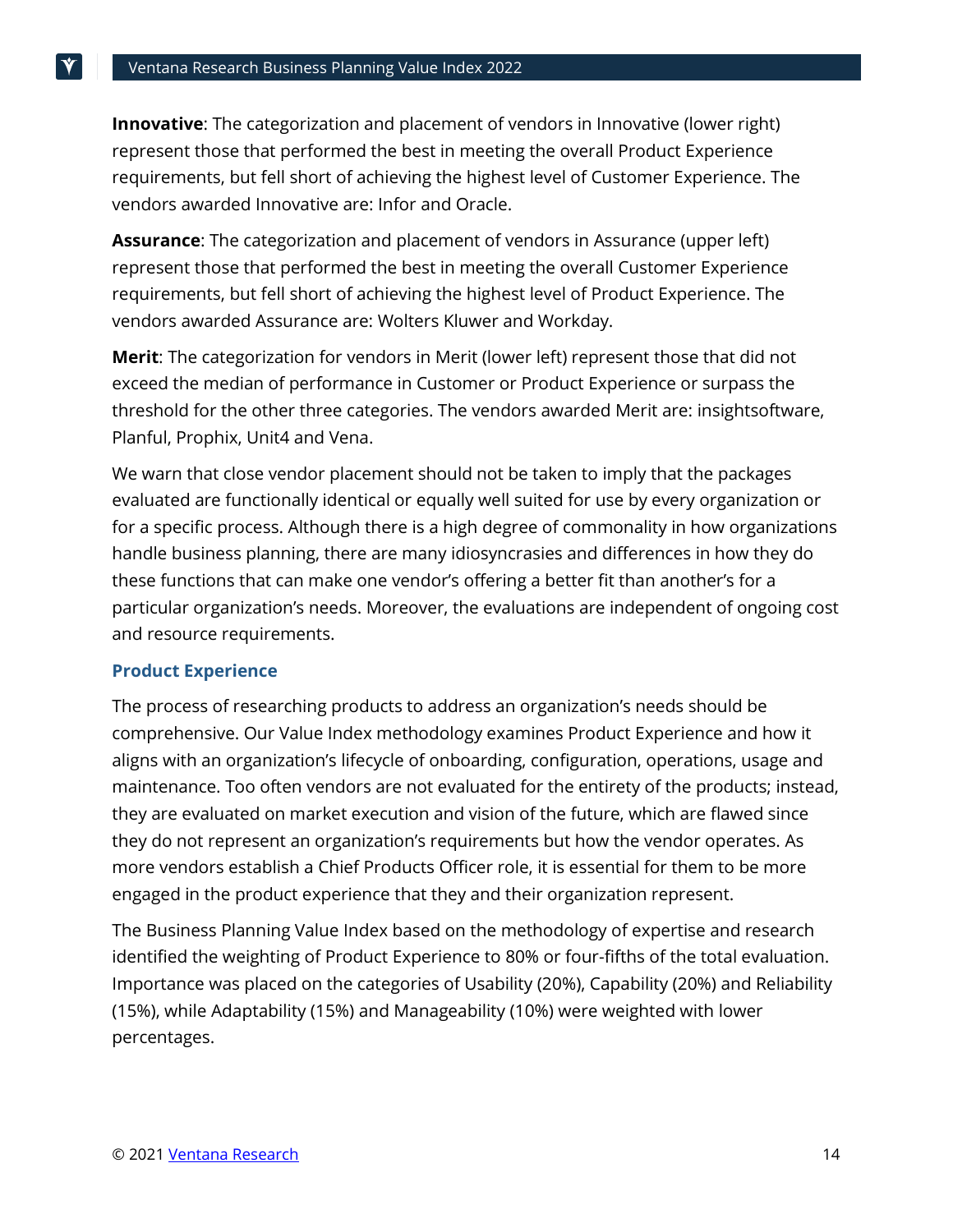This weighting impacted vendor rankings in Product Experience and the resulting overall rankings in this Value Index. The ranking of the vendors with Oracle, IBM and SAP being

Value Index Leaders is a result of their decadeslong commitment to business planning technology. Additionally, vendor rankings for Board, OneStream and Anaplan show how they also continue to meet a broader range of enterprise requirements. The research found that vendors' commitment to Usability matters significantly, with IBM, Board and Oracle having higher placement through continued focused on broader needs across the enterprise. IBM, SAP, Oracle and Board led in Capability with the highest rating for support of business planning processes and technologies and the individuals tasked with managing the process. Oracle, Anaplan, SAP, OneStream and Board led in Manageability, reflecting their excellence in

| <b>Vendors</b>             |                | <b>Performance</b> |
|----------------------------|----------------|--------------------|
| Oracle                     | 1              | 75.2%              |
| <b>IBM</b>                 | $\mathfrak{D}$ | 75.2%              |
| SAP                        | 3              | 74.9%              |
| <b>Board International</b> | $\overline{4}$ | 74.3%              |
| OneStream Software         | 5              | 73.3%              |
| Anaplan                    | 6              | 72.4%              |
| Infor                      | 7              | 70.6%              |
| Wolters Kluwer             | 8              | 70.5%              |
| Workday                    | 9              | 70.3%              |
| insightsoftware            | 10             | 70.0%              |
| Prophix                    | 11             | 69.7%              |
| Vena Solutions             | 12             | 69.6%              |
| Planful                    | 13             | 68.3%              |
| Unit4                      | 14             | 67.0%              |

business and technology administration, support for security and privacy, while Oracle, OneStream and IBM were at the top of the Reliability assessment because of their architecture, performance and scalability.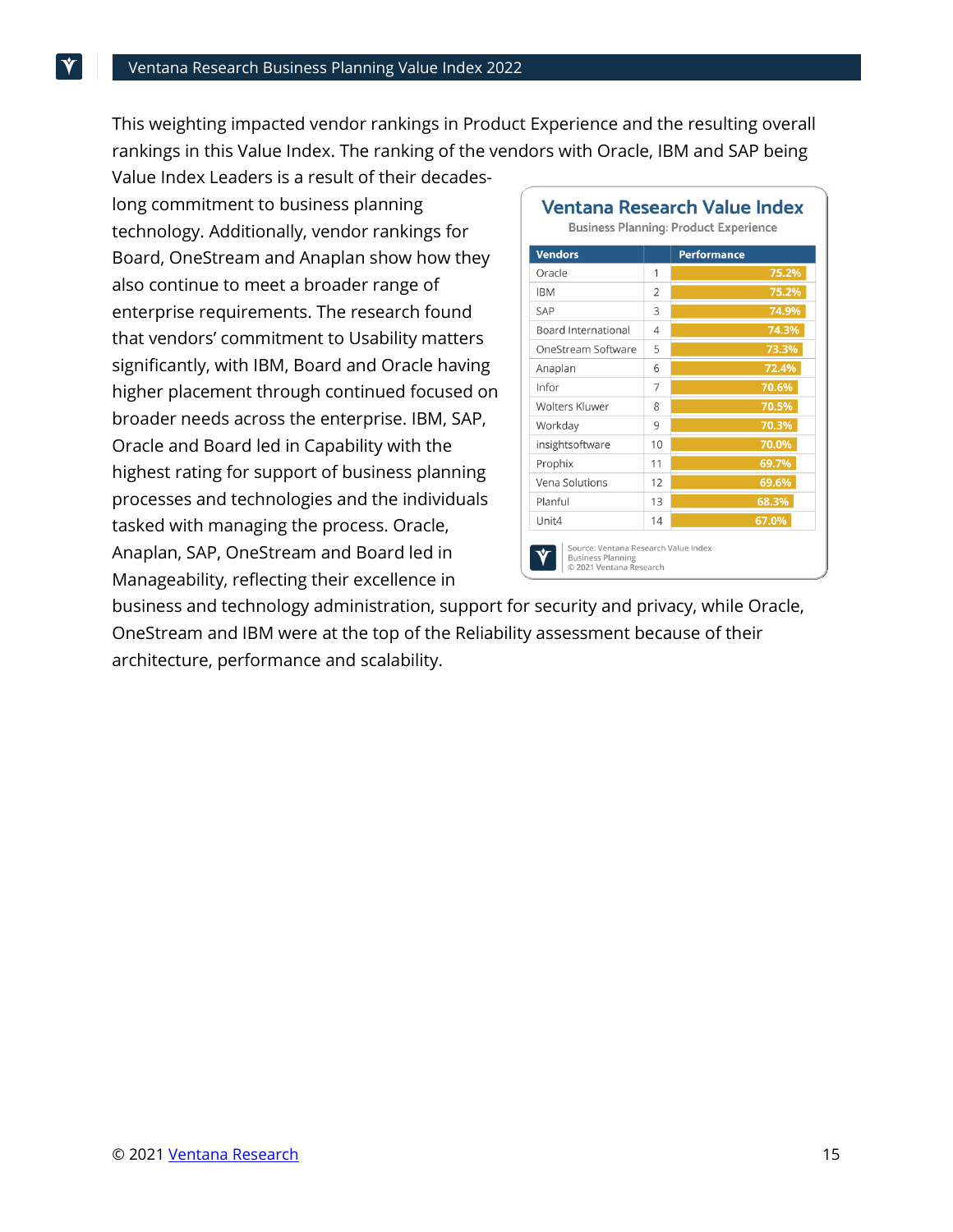#### **Customer Experience**

The importance of a customer relationship with a vendor is essential to the actual success of the products and technology. The advancement of the Customer Experience and the entirety of the journey an organization has with its vendor is critical for ensuring inevitable satisfaction in working with that vendor. Thus, a vendor's offering is not just about technology and should be evaluated using a lens that ensures the proper assessment and selection of a vendor. Technology providers that have Chief Customer Officers are most likely to have greater investments in the customer relationship and to be focused on customer success. These leaders also need to take responsibility for ensuring the marketing of their commitment is made abundantly clear throughout the buying process and customer journey. Our Value Index methodology examines Customer Experience to represent the framework of commitment to the relationship and the value that can be derived from it. The two evaluation categories are Validation (10%) and TCO/ROI (10%) and are weighted to represent their importance to the overall Value Index, balanced with the Product Experience.

The vendors that rank the highest overall in the aggregated and weighted Customer Experience categories are Value Index Leaders Anaplan, IBM and SAP. The category leaders

in Customer Experience provided an impressive level of information to communicate their commitment to business planning. Here, as in other areas of the index, differences in scoring were minimal. The results reflect the degree to which vendors make this category a priority and devote resources to providing information through their website, presentations and evaluation responses. This information improves an organization's ability to evaluate vendors on the merits of their commitment to customer success. Infor scored poorly in this respect because it declined to participate in the process. While we were able to assess many aspects of its commitment on our own, there was some

| <b>Vendors</b>        |                | <b>Performance</b> |
|-----------------------|----------------|--------------------|
| Anaplan               | 1              | 19.1%              |
| <b>IBM</b>            | $\overline{2}$ | 19.0%              |
| <b>SAP</b>            | 3              | 18.9%              |
| Workday               | 4              | 18.9%              |
| <b>Wolters Kluwer</b> | 5              | 18.6%              |
| OneStream Software    | 6              | 18.6%              |
| Board International   | 7              | 18.6%              |
| Vena Solutions        | 8              | 18.4%              |
| Oracle                | 9              | 18.1%              |
| Planful               | 10             | 17.8%              |
| Prophix               | 11             | 17.6%              |
| insightsoftware       | 12             | 17.5%              |
| Unit4                 | 13             | 17.4%              |
| Infor                 | 14             | 13.3%              |

information necessary for our validation that was otherwise unavailable.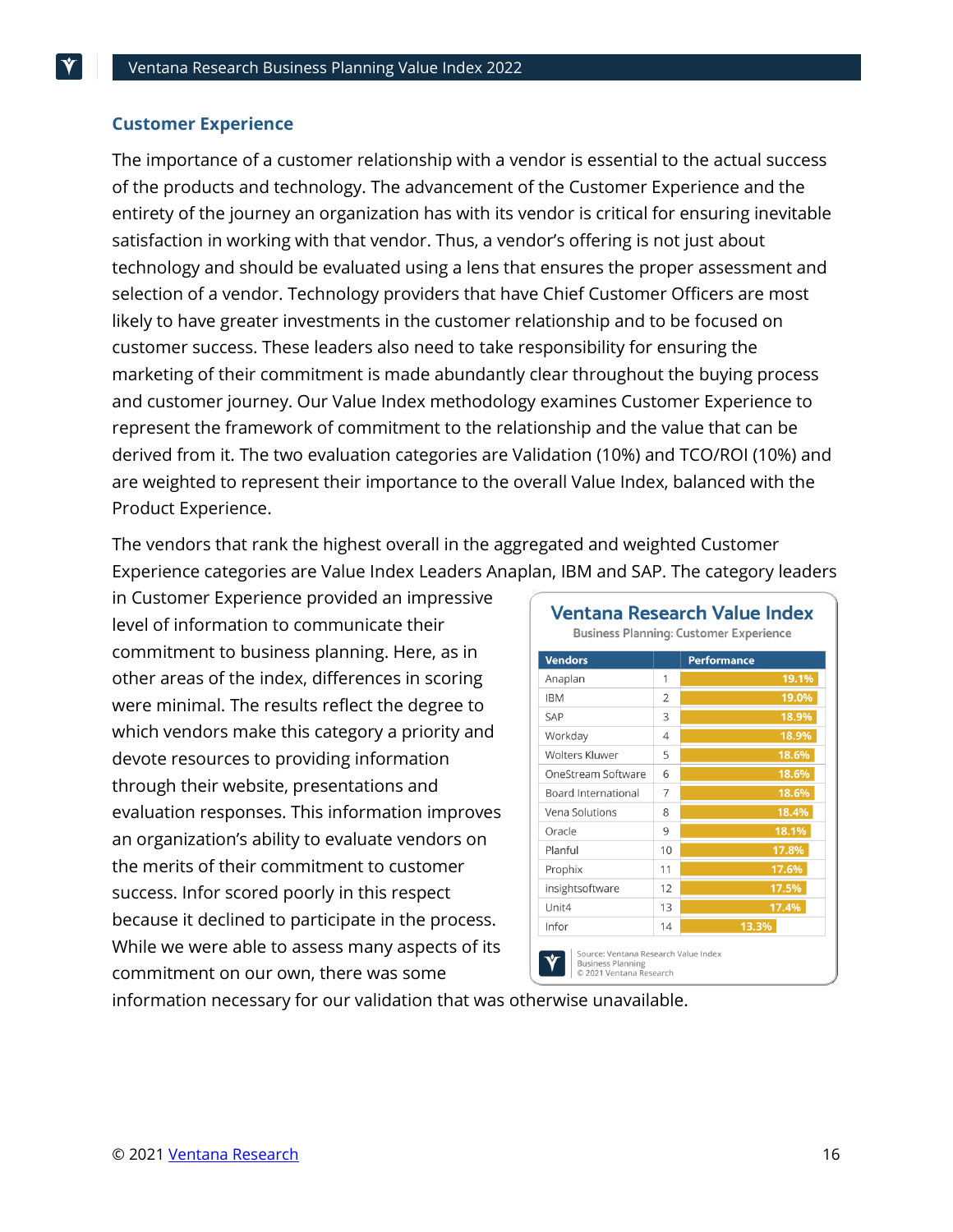#### **[IBM](https://www.ibm.com/products/planning-analytics)**

#### *Company and Product Profile*

"IBM Planning Analytics with Watson is an AI-infused, continuous integrated planning solution that allows you to transcend the limits of manual planning. This solution breaks down business unit siloes so you can quickly create more accurate plans and forecasts for FP&A, sales, supply chain and beyond — all on one platform. Pivot in real-time, accelerate decision making and drive higher performance, all at the speed of modern business."

"IBM Planning Analytics with Watson accelerates the planning process. FP&A teams can now focus on higher-value work by providing deep insights into business drivers, forecasting multiple scenarios and generating predictive insights to adjust plans and forecasts easily. With IBM Planning Analytics with Watson, planning and analysis can be easily extended across all lines of business to ensure operational activities are aligned with financial plans and corporate strategies and organizational goals."

#### *Ventana Research Evaluation*

IBM Planning Analytics, available as a cloud application, is designed to support a highparticipation collaborative approach to managing all the forward-looking activities in which

companies routinely engage, bringing together operational and financial budgeting and planning.

IBM was categorized as an Exemplary Vendor, ranking first overall in this Value Index evaluation. It ranked second in Product Experience where it was designated as a Value Index Leader in Capability and Usability. It ranked second in Customer Experience and was a Value Index Leader in TCO/ROI. IBM's overall performance was impacted by its lower ranking in Adaptability, which represents 15% of the weighting in the overall Value Index.

Our assessment finds that IBM could perform better in Adaptability, where it ranked sixth, by improving the depth of its user-specific

| Ventana Research Value Index<br><b>Business Planning: IBM</b> |                                      |  |
|---------------------------------------------------------------|--------------------------------------|--|
| Category                                                      | <b>Performance</b>                   |  |
| Overall                                                       | 94.3%                                |  |
| Product                                                       | 94.1%                                |  |
| Customer                                                      | 94.8%                                |  |
| Usability                                                     | 93.8%                                |  |
| Manageability                                                 | 93.7%                                |  |
| Reliability                                                   | 95.7%                                |  |
| Capability                                                    | 94.5%                                |  |
| Adaptability                                                  | 91.9%                                |  |
| Validation                                                    | 95.5%                                |  |
| <b>TCO/ROI</b>                                                | 94.1%                                |  |
| <b>Business Planning</b><br>© 2021 Ventana Research           | Source: Ventana Research Value Index |  |

integration with mobile devices and application integration for sharing information.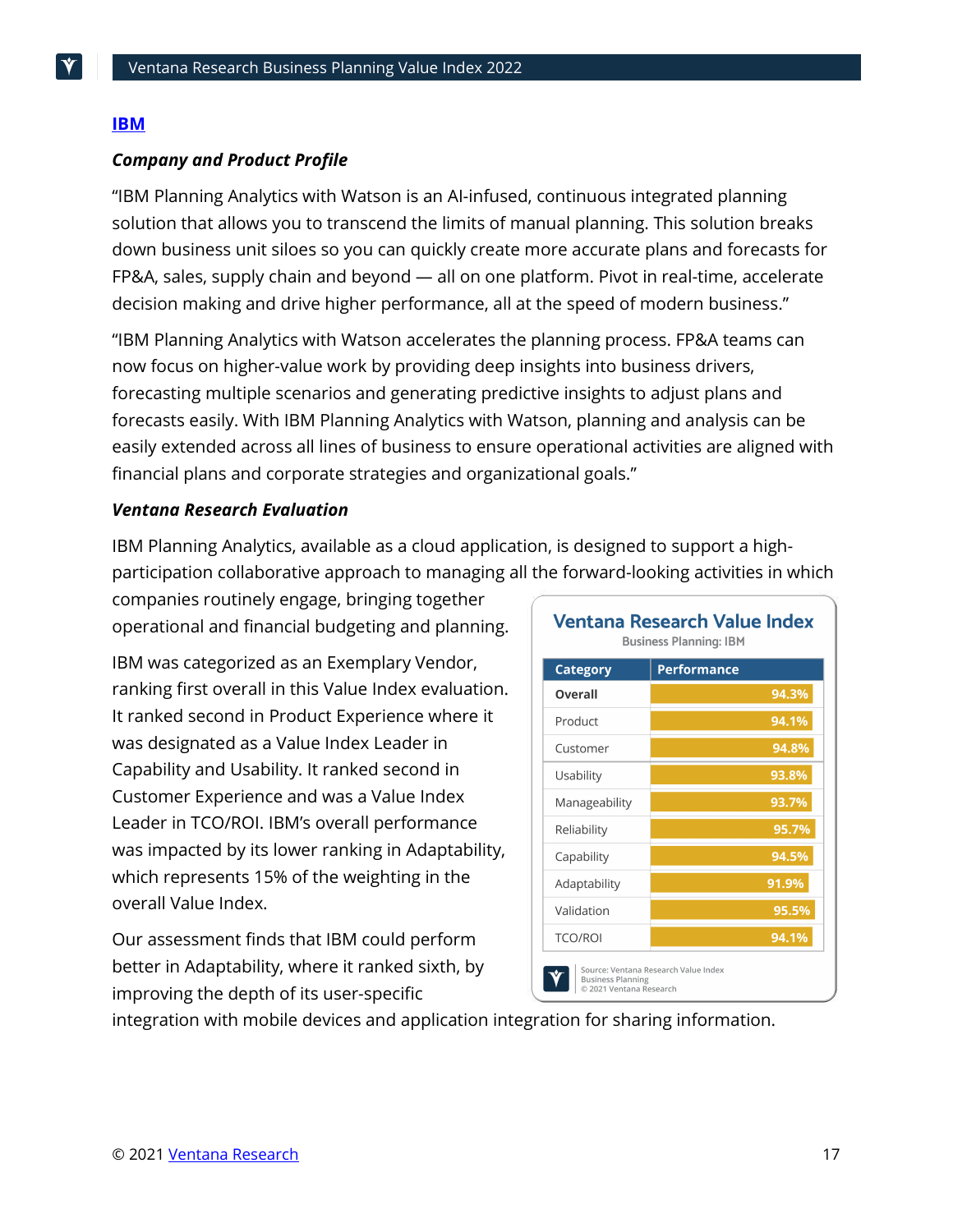### Appendix: Vendor Inclusion

All vendors that offer relevant business planning products and meet the inclusion requirements were invited to actively participate in the Value Index evaluation process at no cost to them. If a vendor did not respond to or declined the invitation, a determination was made whether to include it in our analysis based on our inclusion criteria. These criteria are designed to ensure we include all vendors with geographic operations, customer base and revenue, as well as all relevant aspects of the products' fit for the particular category being evaluated.

For inclusion in the Ventana Research Business Planning Value Index for 2021, a vendor must be in good standing financially and ethically, have at least \$25 million in annual or projected revenue, more than 50 employees, sell products and provide support on at least two continents, and have at least 25 customers. The principal source of the relevant business unit's revenue must be software-related and there must have been at least one major software release in the last 18 months. The product must be capable of accessing data from a variety of sources, modelling the data for analysis, analyzing the data using a variety of techniques, communicating the results in a variety of ways and supporting the data and analytics processes within an organization.

If a vendor is actively marketing, selling and developing a product as reflected on its website that is within the scope of the Value Index, it is automatically evaluated for inclusion. We have adopted this approach because we view it as our responsibility to assess all relevant vendors whether or not they choose to actively participate.

Twelve of the 14 suppliers responded positively to our requests for information and provided completed questionnaires and demonstrations to help in our analysis of their business planning products. The following vendors declined to fully participate or did not respond to our invitation: Infor and insightsoftware. To organizations evaluating these vendors, we recommend extra scrutiny as part of the software assessment because they did not make their technology or complete information available for the evaluation process. Online material that was generally available was also used for the analysis, along with briefings and any information the vendor provided.

We did not include vendors that did not satisfy the criteria that our methodology for this research requires.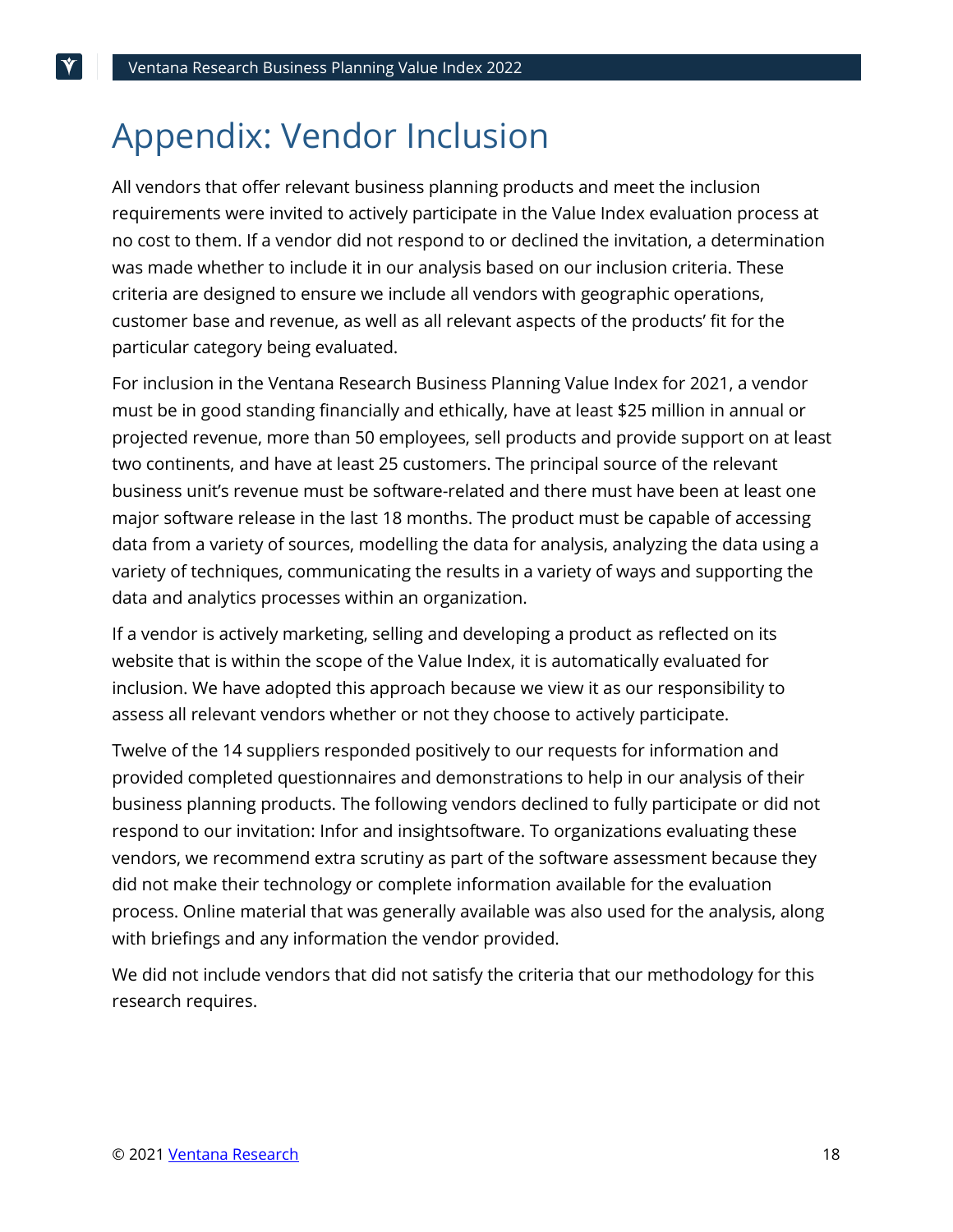### About Ventana Research

Ventana Research is the most authoritative and respected benchmark business technology research and advisory services firm. We provide insight and expert guidance on mainstream and disruptive technologies through a unique set of research-based offerings including Benchmark Research and technology evaluation assessments, education workshops and our research and advisory services, Ventana On-Demand. Our unparalleled understanding of the role of technology in optimizing business processes and performance and our best practices guidance are rooted in our rigorous research-based benchmarking of people, processes, information and technology across business and IT functions in every industry. This Benchmark Research plus our market coverage and in-depth knowledge of hundreds of technology providers means we can deliver education and expertise to our clients to increase the value they derive from technology investments while reducing time, cost and risk.

Ventana Research provides the most comprehensive analyst and research coverage in the industry; business and IT professionals worldwide are members of our community and benefit from Ventana Research's insights, as do highly regarded media and association partners around the globe. Our views and analyses are distributed daily through blogs and social media channels includin[g Twitter,](https://twitter.com/ventanaresearch) [Facebook](https://www.facebook.com/group.php?gid=42346537689&ref=ts) and [LinkedIn.](https://www.linkedin.com/groups?gid=1625427)

To learn how Ventana Research advances the maturity of organizations' use of information and technology through benchmark research, education and advisory services, visit [www.ventanaresearch.com.](https://www.ventanaresearch.com/)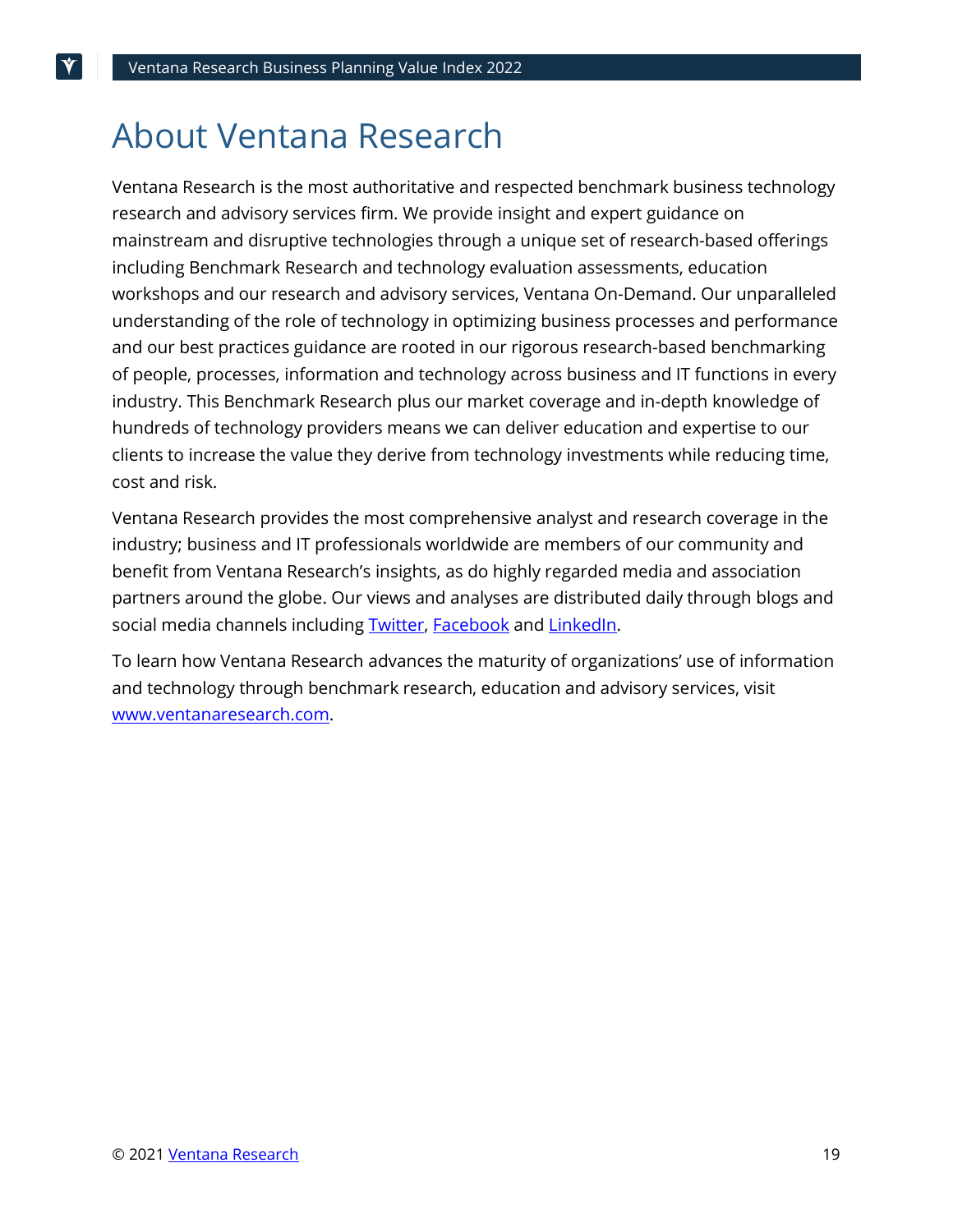### What We Offer

Ventana Research provides a variety of customizable services to meet your specific needs including workshops, assessments and advisory services. Our [education](http://www.ventanaresearch.com/services/services.aspx?id=3697) service, led by analysts with more than 20 years of experience, provides a great starting point to learn about important business and technology topics from compliance to BI to building a strategy and driving adoption of best practices. We also offer tailored [Value Index](http://www.ventanaresearch.com/services/services.aspx?id=3751)  [Assessment Services](http://www.ventanaresearch.com/services/services.aspx?id=3751) to help you define your strategy, build a business case and connect the business and technology phases of your project. And we provide Ventana On-Demand (VOD) access to our analysts on an as-needed basis to help you keep up with market trends, technologies and best practices.

Everything at Ventana Research begins with our focused [research,](http://www.ventanaresearch.com/services/services.php?id=67) of which this Value Index is a part. We work with thousands of organizations worldwide, conducting research and analyzing market trends, best practices and technologies to help our clients improve the efficiency and effectiveness of their organizations. Through the Ventana Research [community](http://www.ventanaresearch.com/services/services.php?id=3630) we also provide opportunities for professionals to share challenges, best practices and methodologies. Sign up for Individual membership at <https://www.ventanaresearch.com/> to gain access to our weekly insights and learn about upcoming educational and collaboration events, including webinars, conferences and opportunities for social collaboration on the Internet.

We offer the following membership levels for business and IT professionals:

**Individual membership:** For business and IT professionals interested in full access to our website and analysts for themselves. The membership includes access to our library of hundreds of white papers and research notes, briefings, and telephone or email consulting sessions to provide input and feedback.

**Team membership:** For business and IT professionals interested in full access to our website and analysts for a five-member team. The membership includes access to our library of hundreds of white papers and research notes, briefings, telephone or email consulting sessions to provide input and feedback, and use of Ventana Research materials for business purposes.

**Business membership:** For business and IT professionals interested in full access to our website and analysts for their larger team or small business unit. The membership includes access to our library of hundreds of white papers and research notes, briefings, telephone or email consulting sessions to provide input and feedback, use of Ventana Research materials for business purposes, and additional analyst availability.